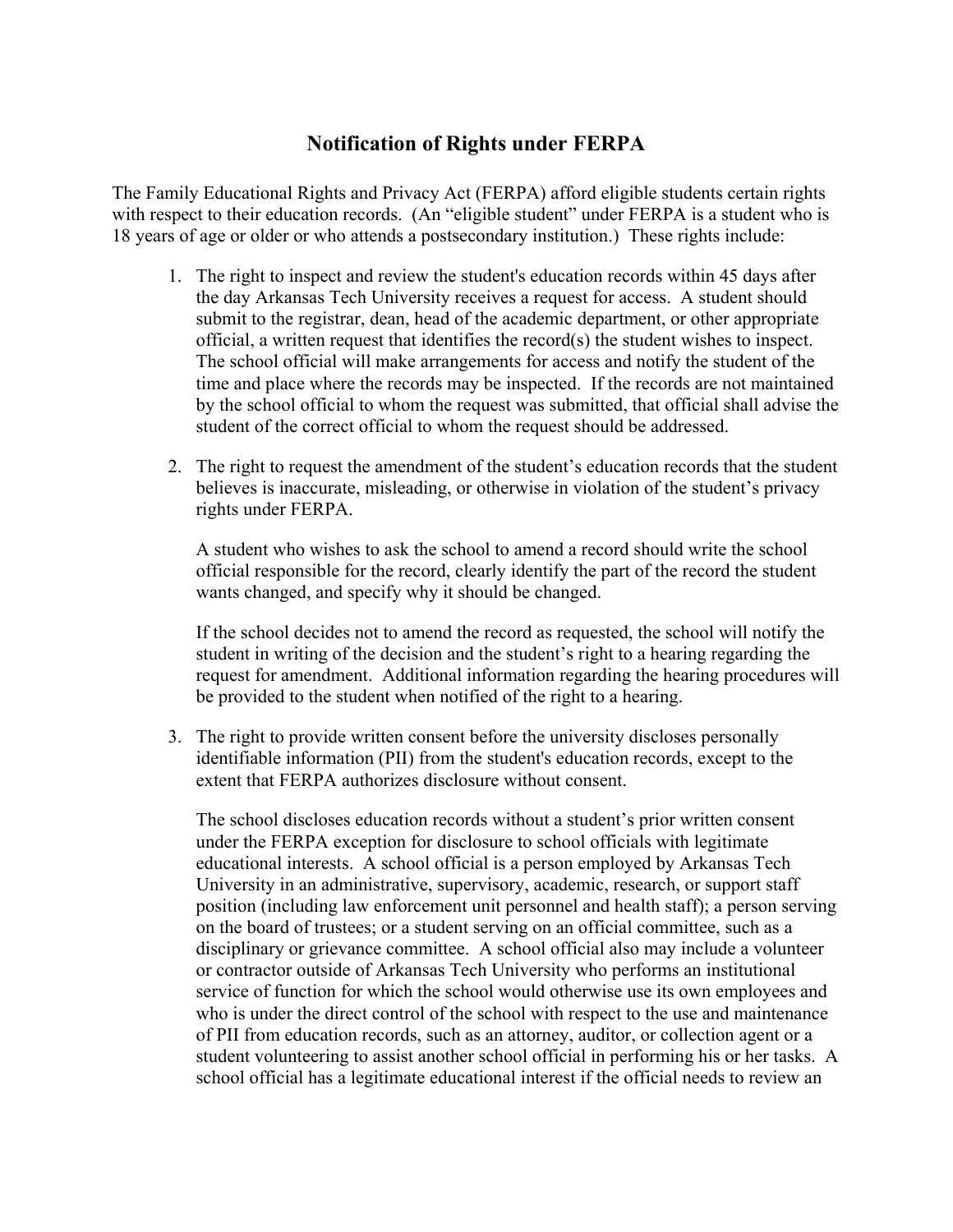education record in order to fulfill his or her professional responsibilities for Arkansas Tech University.

Upon request, the school also discloses education records without consent to officials of another school in which a student seeks or intends to enroll.

4. The right to file a complaint with the U.S. Department of Education concerning alleged failures by Arkansas Tech University to comply with the requirements of FERPA. The name and address of the Office that administers FERPA is:

> Family Policy Compliance Office U.S. Department of Education 400 Maryland Avenue, SW Washington, DC 20202

See the list below of the disclosures that Arkansas Tech University may make, without consent, under this federal law.

FERPA permits the disclosure of PII from students' education records, without consent of the student, if the disclosure meets certain conditions found in §99.31 of the FERPA regulations. Except for disclosures to school officials, disclosures related to some judicial orders or lawfully issued subpoenas, disclosures of directory information, and disclosures to the student, §99.32 of FERPA regulations requires the institution to record the disclosure. Eligible students have a right to inspect and review the record of disclosures. A postsecondary institution may disclose PII from the education records without obtaining prior written consent of the student –

- To other school officials, including teachers, within Arkansas Tech University whom the school has determined to have legitimate educational interests. This includes contractors, consultants, volunteers, or other parties to whom the school has outsourced institutional services or functions, provided that the conditions listed in §99.31(a)(1)(i)(B)(*1*) - (a)(1)(i)(B)(*2*) are met. (§99.31(a)(1)). This specifically includes the National Student Clearinghouse.
- To officials of another school where the student seeks or intends to enroll, or where the student is already enrolled if the disclosure is for purposes related to the student's enrollment or transfer, subject to the requirements of  $\{99.34. \ (\{99.31(a)(2)\})$
- To authorized representatives of the U. S. Comptroller General, the U. S. Attorney General, the U.S. Secretary of Education, or State and local educational authorities, such as a State postsecondary authority that is responsible for supervising the university's State-supported education programs. Disclosures under this provision may be made, subject to the requirements of §99.35, in connection with an audit or evaluation of Federal- or State-supported education programs, or for the enforcement of or compliance with Federal legal requirements that relate to those programs. These entities may make further disclosures of PII to outside entities that are designated by them as their authorized representatives to conduct any audit, evaluation, or enforcement or compliance activity on their behalf.  $(\S$ §99.31(a)(3) and 99.35)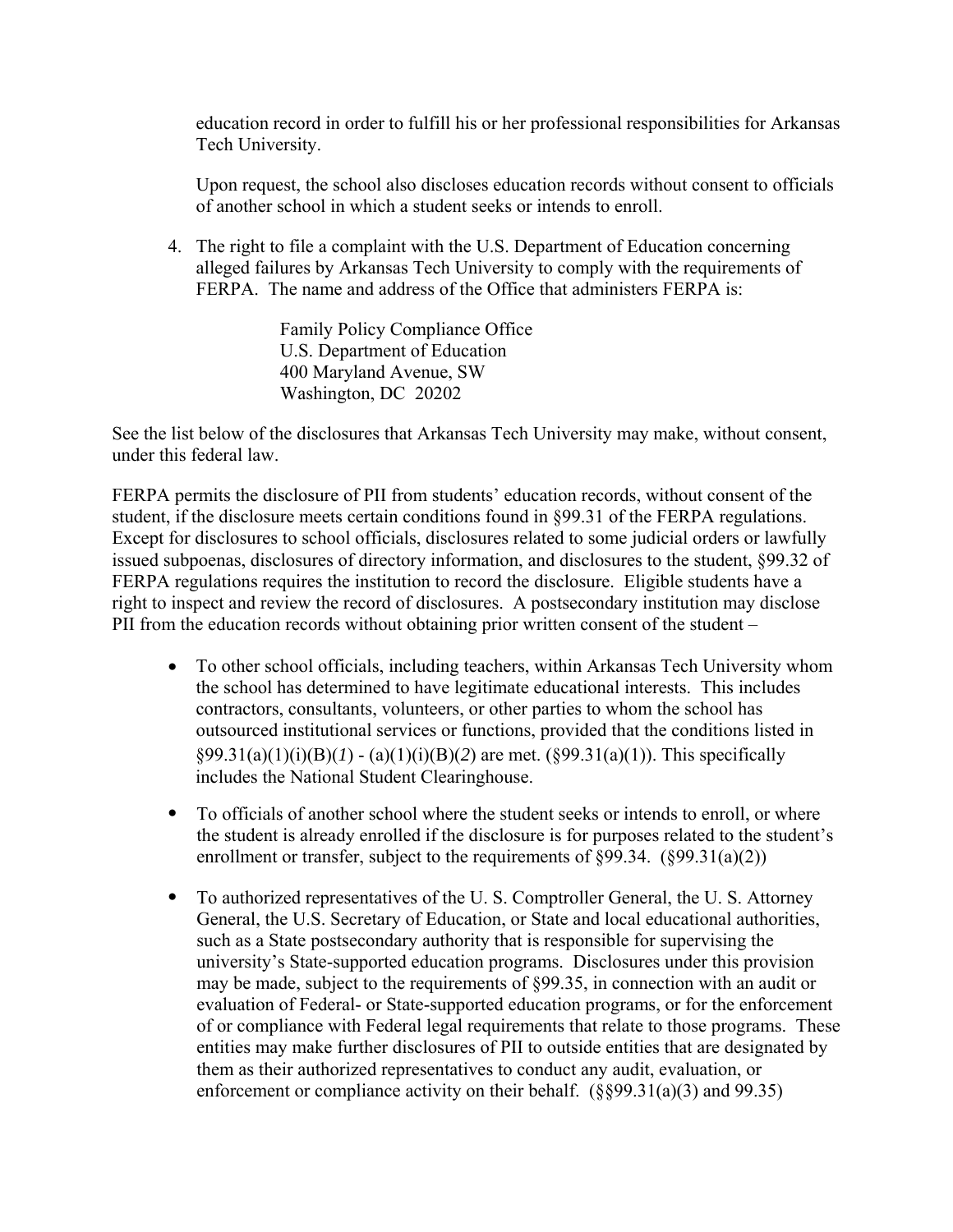- In connection with financial aid for which the student has applied or which the student has received, if the information is necessary to determine eligibility for the aid, determine the amount of the aid, determine the conditions of the aid, or enforce the terms and conditions of the aid.  $(\frac{699.31(a)(4)}{4})$
- To organizations conducting studies for, or on behalf of, the school, in order to: (a) develop, validate, or administer predictive tests; (b) administer student aid programs; or (c) improve instruction.  $(\S 99.31(a)(6))$
- To accrediting organizations to carry out their accrediting functions.  $((\S 99.31(a)(7)))$
- To parents of an eligible student if the student is a dependent for IRS tax purposes.  $($ §99.31(a)(8))
- To comply with a judicial order or lawfully issued subpoena.  $(\S 99.31(a)(9))$
- To appropriate officials in connection with a health or safety emergency, subject to §99.36. (§99.31(a)(10))
- Information the school has designated as "directory information" under §99.37.  $(\S 99.31(a)(11)).$ 
	- o Directory information at Arkansas Tech University consists of the student's name, home town, electronic mail address, major field of study, enrollment status (undergraduate or graduate, full-time or part-time), date of birth, dates of attendance, participation in officially recognized activities and sports, weight and height of members of athletic teams, degrees, honors and awards received.
	- o "Dates of attendance" as used above means the period of time during which a student attends or attended an educational agency or institution. Examples of dates of attendance include an academic year, a spring semester or a first quarter. The term does not include specific daily records of a student's attendance at an educational agency or institution.
	- o This information may be made available upon request to members of the general public.
		- **If a student on the Russellville campus wishes for this "directory" information to be regarded as confidential, according to the provisions of the Family Educational Rights and Privacy Act of 1974, he or she should notify Dr. Keegan Nichols, Vice President for Student Services and University Relations at knichols@atu.edu or 479-968-0238.**
		- **If a student on the Ozark campus wishes for this "directory" information to be regarded as confidential, according to the provisions of the Family Educational Rights and Privacy Act of**